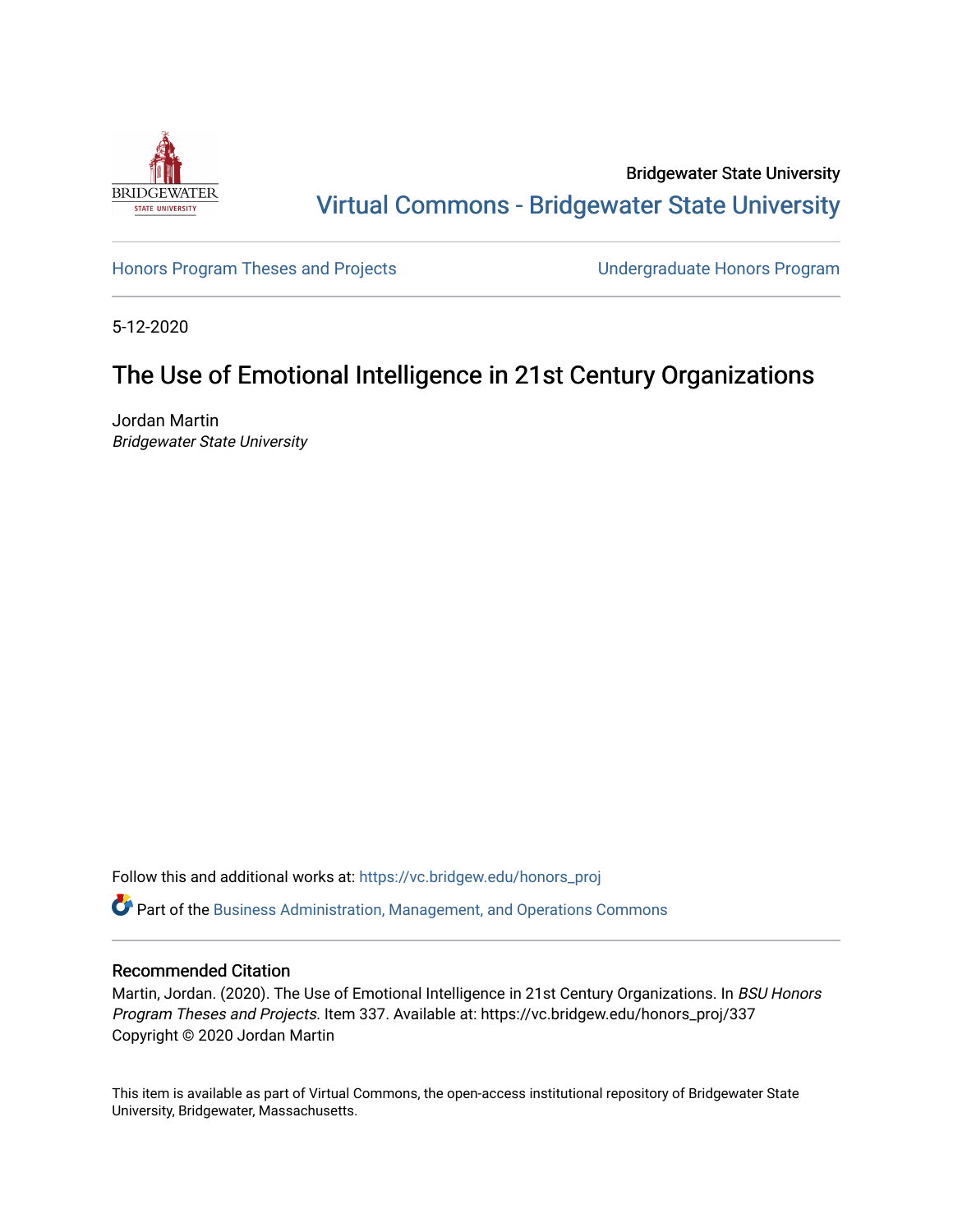The Use of Emotional Intelligence in 21st Century Organizations

Jordan Martin

Submitted in Partial Completion of the

Requirements for Departmental Honors in Management

Bridgewater State University

May 12, 2020

Dr. Todd C. Harris, Thesis Advisor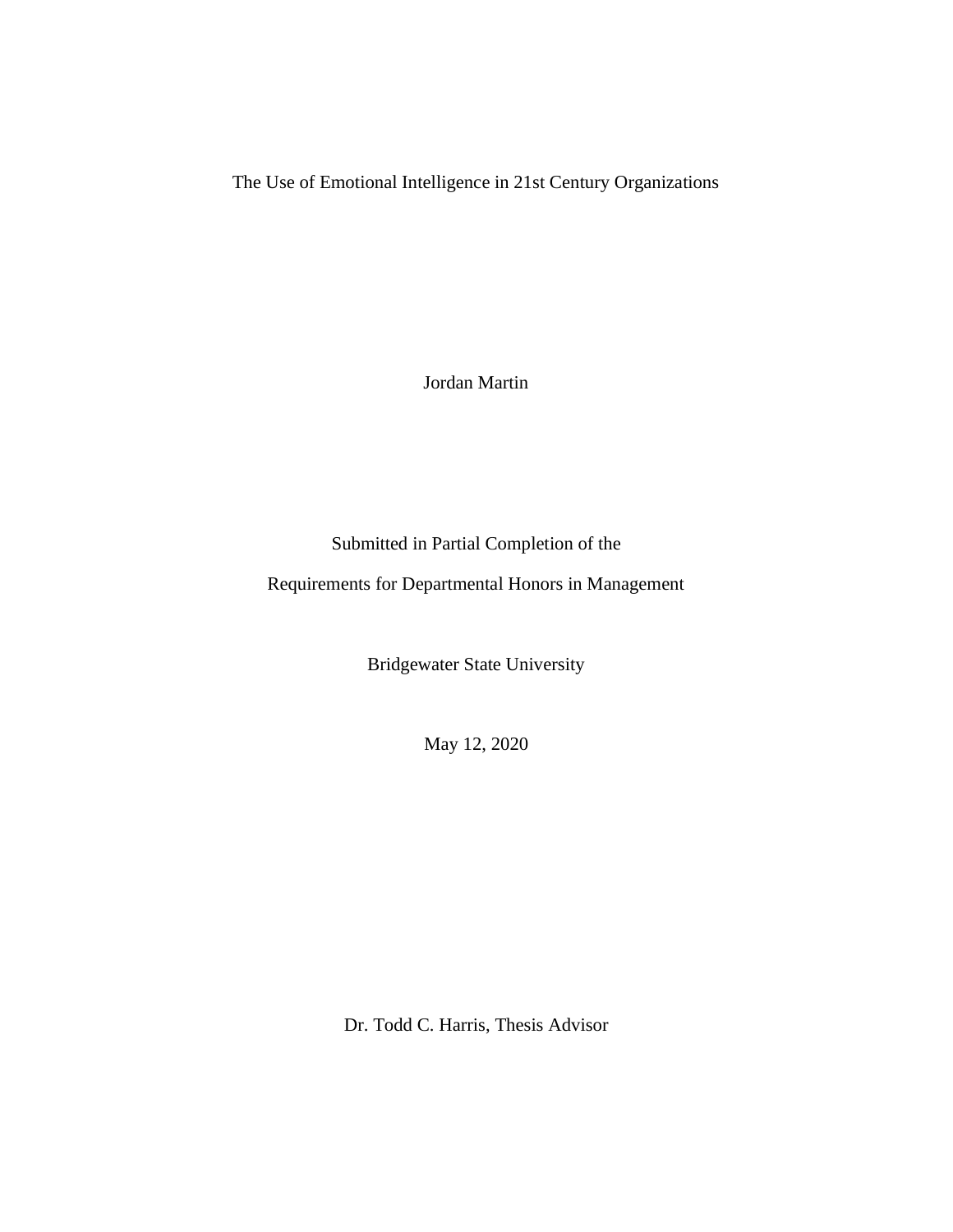# Abstract

Emotional intelligence is an increasingly growing trend throughout businesses, and is extremely beneficial to the hiring process in particular. It can be defined as the ability to monitor one's own and others' feelings and emotions, and use the information to guide one's thinking and actions. This knowledge will help obtain better hires and ultimately strengthen the development of employees. It's also an important factor for managers and all employees to have exposure to. Increasing emotional intelligence not only benefits the employee, but their co-workers, customers, and the business as a whole. By now seeing EQ (emotional quotient, or emotional intelligence) on the same level as IQ, people are able to have more positive social interactions. If employees are able to recognize their potential, they will provide an advantage to their company. This paper will discuss what emotional intelligence is, the uses of it throughout businesses, how it is used during the hiring process and post-hire, how and when it should be measured, and other current trends.

# Introduction

The hiring process is rapidly evolving, especially as a new generation of employees enters the workforce. Today's recruitment often consists of "selling" the job to candidates and convincing them why they should join the company. Retaining employees is also much more difficult, as employees demand more than ever from their workplace. The use of emotional intelligence will increase the efficiency of the hiring process, and also maintain the development of an organization's employees.

Emotional intelligence is particularly important for a leader to possess. Along with technical ability and IQ, emotional intelligence is a large factor in what makes a successful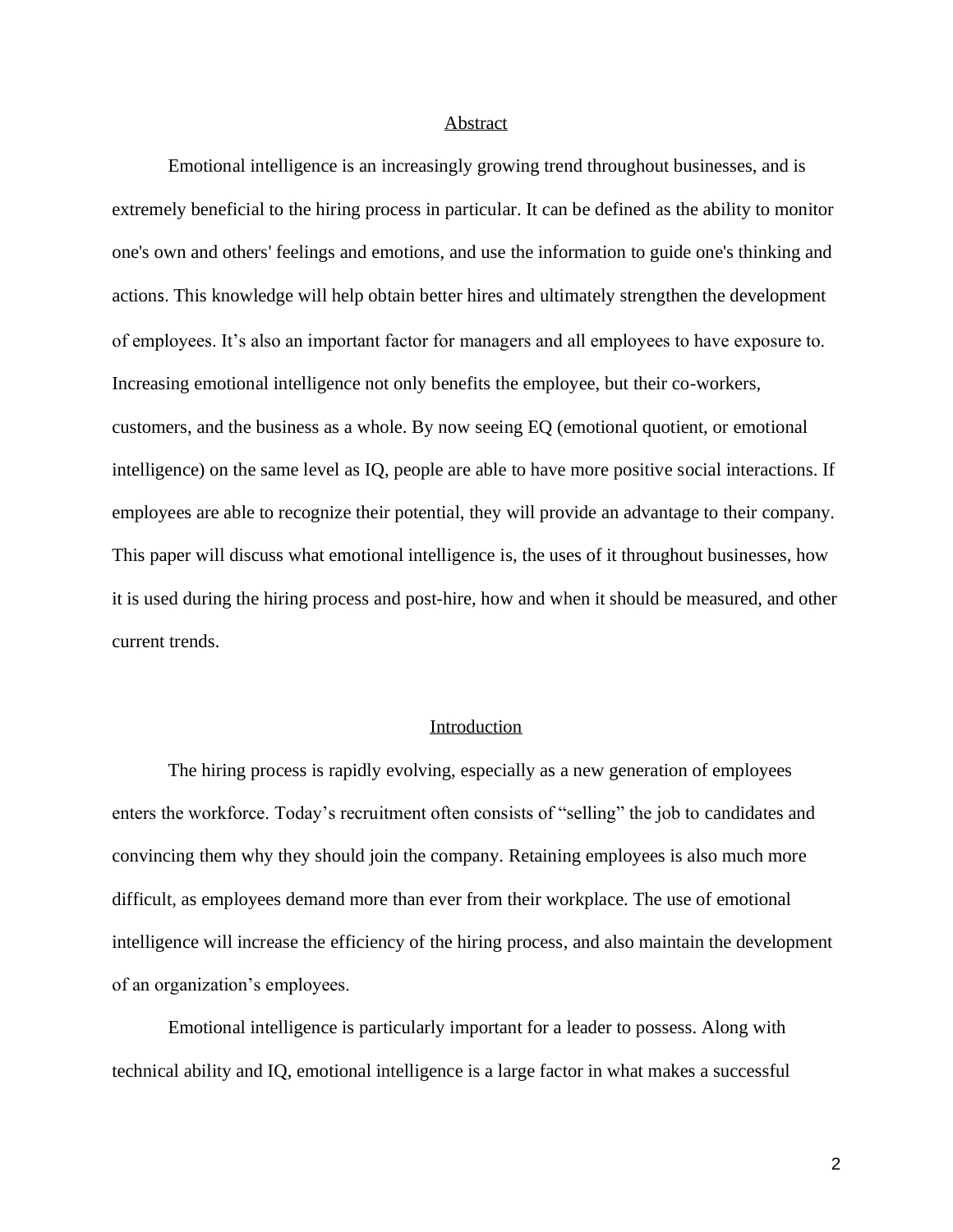leader. Luckily, it is something that can be learned. Those who work with a leader that has a strong emotional intelligence have the opportunity of being exposed to it. As the face of the workforce changes, leaders need to be emotionally intelligent so they are equipped to collaborate effectively with anyone and set that example for others.

There are several areas that emotional intelligence impacts, such as performance, workplace culture, diversity and inclusion, and even technology advancements. Understanding these effects can put its capabilities into perspective for organizations who utilize it, or need insight on best practices. Increasing the awareness of emotional intelligence can spark an interest in others to improve their levels. This gives the organization a competitive advantage in a highly saturated market.

## **Definition**

Defining the term "emotions" can come with many opposing views. But overall, emotions are an organized response that typically arise after an event occurs that has either a positive or negative meaning for the individual. The organized response of emotions has the ability to transform into personal and social interactions and become a beneficial experience for individuals. Intelligence can be defined as the capacity of an individual to act purposefully, think rationally, and deal effectively with their environment. Models of intelligence are more organized groups of mental abilities, one of which would include emotional intelligence. It is believed that emotional intelligence may be correlated to other types of intelligence, such as social intelligence. (Salovey & Mayer, pg 185-187)

Social intelligence is defined as "the ability to understand and manage people," but can also be applied inward. This would then include the ability to understand and manage oneself,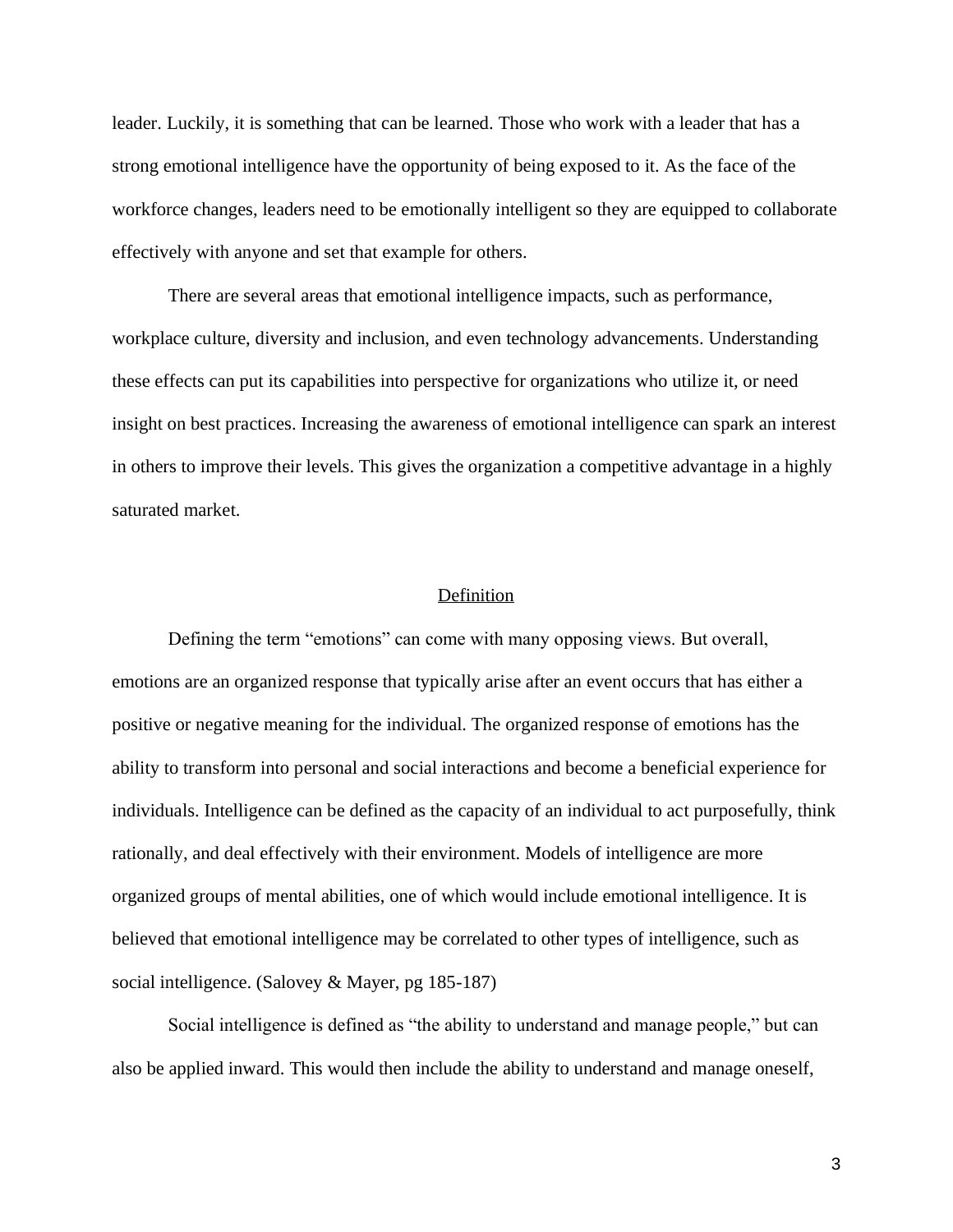which is where this concept overlaps with emotional intelligence. Emotional intelligence is described as a subset of social intelligence. It involves the "ability to monitor one's own and others' feelings and emotions, to discriminate among them and use this information to guide one's thinking and actions." Another model of intelligence closely related to social intelligence, is known as personal intelligence. This includes knowledge about oneself and about others, and the ability to draw upon feelings by understanding them and allowing them to guide one's behavior, which is a very close representation to what emotional intelligence entails. (Salovey & Mayer, pg 189)

Emotional intelligence is made up of five components, which include self-awareness, self-regulation, motivation, empathy, and social skill. The first three components are all selfmanagement skills, whereas the last two components concern the ability to manage relationships with others. Self-awareness consists of an understanding of oneself's emotions, strengths, weaknesses, needs, and drives. Those who have a strong self-awareness are honest with themselves, and are balanced between being hopeful and critical. Those people are extremely aware of how their feelings affect not only themselves, but their peers and job performance as well. They are able to predict how a future situation may impact them so they can prepare their actions, and are also very sure of their goals and the direction they are heading in. Someone who has strong self-awareness is conscious of their capabilities and won't set themselves up for failure, and know when they need to ask for help. The risks that they take are calculated, and they tend to play on their strengths. (Goleman, pg 95-96)

Self-regulation is the ability to control or redirect one's impulses and think before acting. It's an extremely beneficial tool to be able to control emotional impulses and channel them in a useful way. Those who have strong self-regulation are reasonable, and able to create a trusting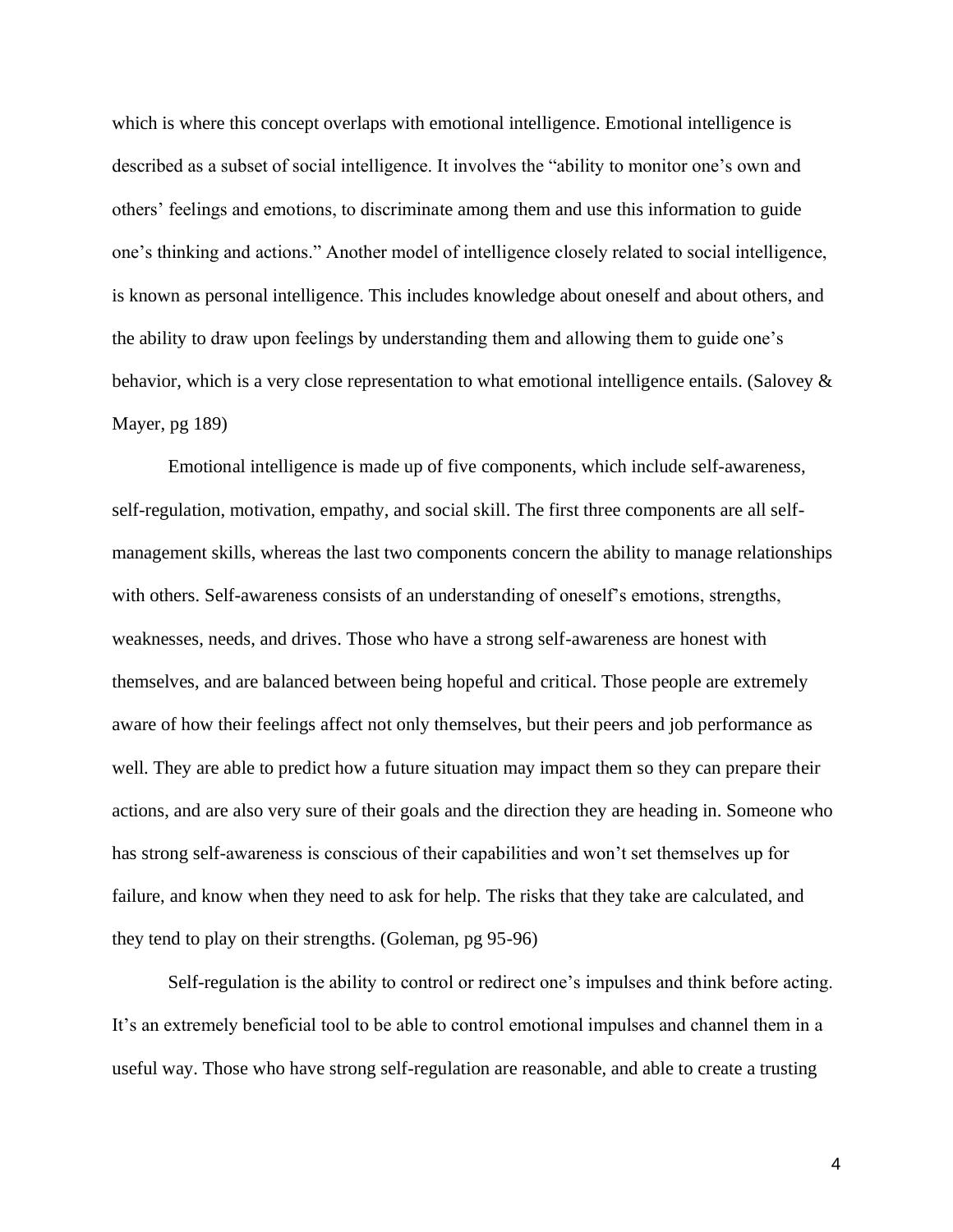and fair environment. An important component for the workplace, is that people with a strong self-regulation are more comfortable with change. They look to new information as a learning opportunity and look at the bigger picture as they move forward. When this quality is seen within a leader, it truly sets the tone for their subordinates and creates a team of forward-thinkers. (Goleman, pg 98-99)

Motivation can be defined as the tendency to pursue goals with energy and persistence, and a passion to work for reasons deeper than money or status. Those with high levels of motivation are prompted by the drive to achieve rather than any rewards, and take pride in surpassing all expectations. People who share a strong sense of motivation tend to seek out creative challenges and love learning new things. They seek out new approaches at work, which is an important characteristic for a team to have. This ensures that the team remains current amongst its competitors and continues to raise the performance bar. A highly motivated person continues to show optimism, even when the going gets tough. Having this characteristic allows someone to create opportunities from any situation, especially the negative ones, which can enable a team to be future-oriented. (Goleman, pg 99-100)

Empathy is the ability to understand the emotions that another person is feeling, and considering those emotions when interacting with them. As a leader, having empathy means that they are thoughtful of employees' feelings amongst other factors when making decisions. Having empathy is a particularly important factor to have, for a few reasons. These reasons include the increase of collaboration, rapid pace of globalization, and the growing need to retain talent. All three reasons go hand-in-hand with one another. When a team of various personalities works together, there are bound to be conflicting opinions. A leader who understands everyone's feelings is able to work towards a solution that makes everyone happy. (Goleman, pg 99-100)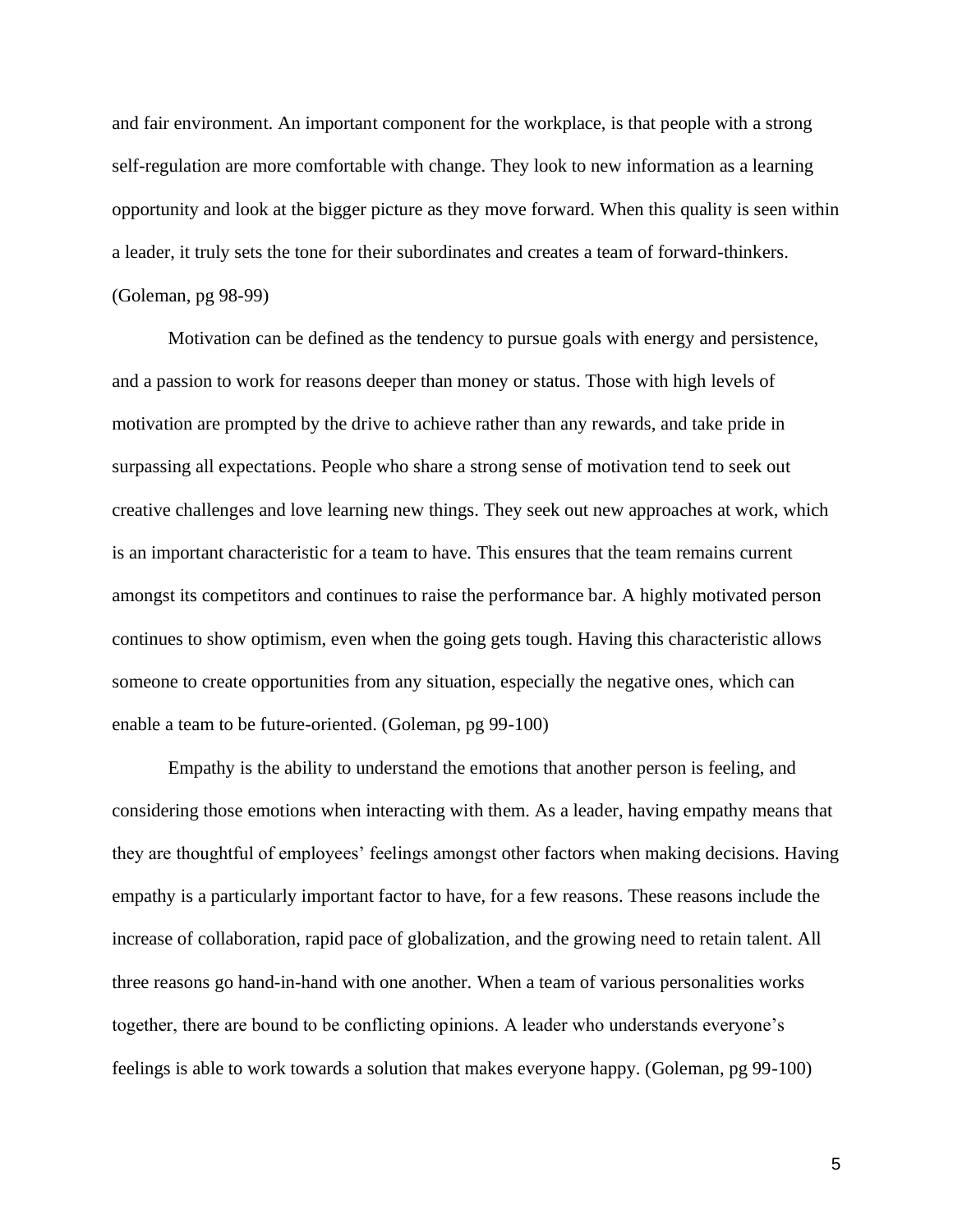The rise of globalization has made collaborating more important than ever. People all over the world, with different backgrounds and beliefs, are communicating constantly trying to work towards a common goal. It's crucial that these people are led by someone who can understand the cross-cultural dialogue. Lastly, the need to retain talent is greater than ever as a new generation is introduced to the workforce. This younger generation of employees tend to need much more from their place of employment than ever before, meaning that acquiring a mentor/coach can be quite effective. Building this type of relationship opens the door for useful and honest feedback, and a sense for how that employee works best. When employees have opportunities for work all across the world, the chances are higher for losing top talent. Therefore, it's important for employees to feel like they are understood and heard. (Goleman, pg 100-101)

The last component that makes up emotional intelligence is social skill. Social skill can be defined as the proficiency in managing relationships, building networks, and finding common ground with others. In simple terms, it can be described as friendliness with a purpose. Socially skilled people have a wide circle of acquaintances, as they tend to follow their instinct to find common ground amongst many different people. This component plays upon the other dimensions of emotional intelligence. Socially skilled people are able to succeed at maintaining relationships because of their ability to recognize and control their own emotions, and empathize with the emotions of others. They also utilize the component of motivation as they spread their passion amongst their organization. It's crucial for a leader to be socially skilled and play on their strengths of maintaining their relationships, as they rely on others to get work done. (Goleman, pg 101-102)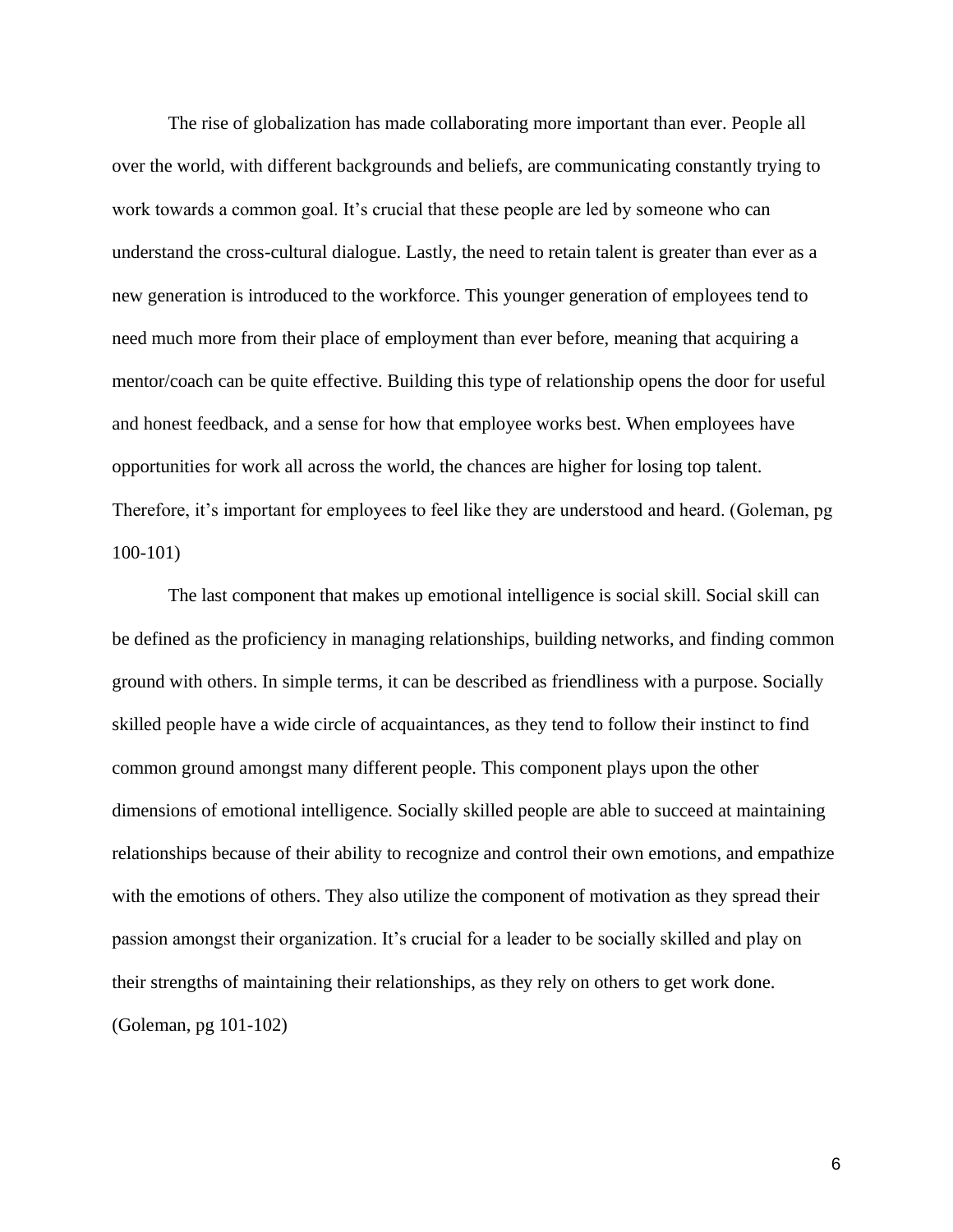The structure of emotional intelligence did not always exist this way, made up of five components. This concept developed over quite a bit of time, involving the work of various psychologists, researchers, and educators. One of the challenges they faced was constructing questions that could measure the criteria. Identifying five components of the concept helped build upon the original findings.

## **History**

The term "emotional intelligence" wasn't first established until 1990, however the ideas of multiple intelligences were explored beforehand. In the 1920s, Edward Thorndike started the discussions around social intelligence. Following this, David Wechsler identified the importance of emotional factors throughout the 1940s. Wechsler was highly involved in IQ testing, and urged that "non-intellective aspects of general intelligence" be included in any full measurements. He believed that emotional and social intelligence would provide critical details to an overall view. (Stein and Book, pg 14)

Only a few other psychologists and educators explored this idea before 1990, including Albert Ellis and Howard Gardner. In 1955, Ellis explored something called Rational Emotive Behavior Therapy, which was a process that consisted of people being taught how to study their own emotions in a thoughtful way. In 1983, Gardner studied multiple intelligences, and the capacity for introspection. Following the development of the phrase "emotional quotient" or EQ, was the official creation of the term "emotional intelligence" by John Mayer and Peter Salovey. They expanded on Gardner's work and developed a formal definition of the term, and later worked with David Caruso to create an ability-based test. This ability-based test provides a different perspective than the self-reporting based tests. (Stein and Book, pg 15)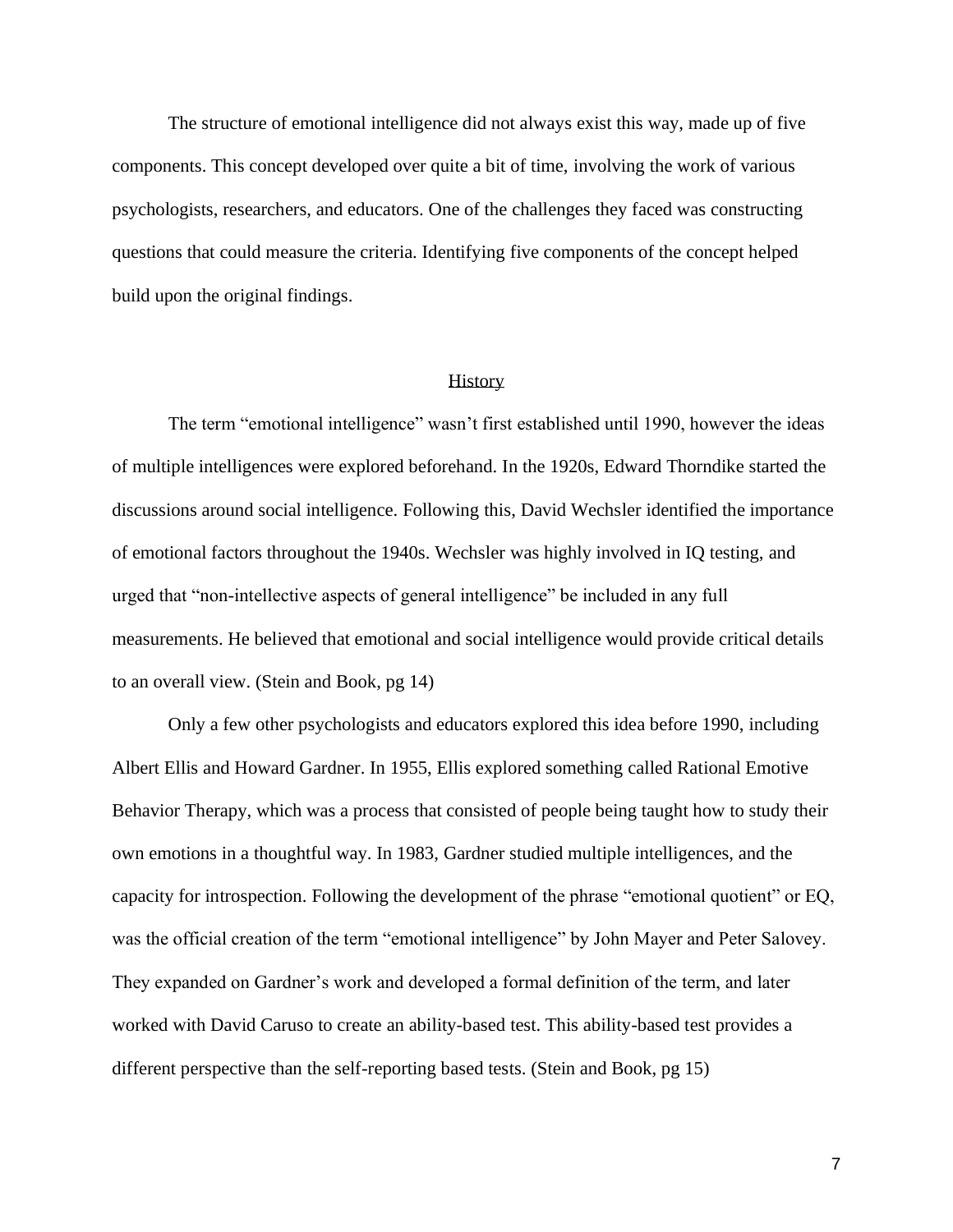Psychologist Reuven Bar-On created one of the most popular self-reporting based tests, known as the Bar-On EQ-i. His approach to emotional intelligence was more comprehensive than that of Mayer and Salovey. He researched factors of social and emotional functioning that assist people in improving their mental well-being. His testing method consisted of several categories which each have subcategories, captioning a wider view of their skills. (Fernández-Berrocal and Extremera, 2006)

Daniel Goleman was a psychologist who brought a lot of attention to the idea of emotional intelligence with his first book in 1995. He created a model based on one of his theories that predicted effectiveness and outcomes in the workplace. Goleman believed that each dimension of emotional intelligence was the basis in developing other competencies needed in a work environment. Overall, there are many variations of theories regarding emotional intelligence, and all of them have helped it develop into today's tool. (Fernández-Berrocal and Extremera, 2006)

#### Measuring Emotional Intelligence

There are a few classifications used when measuring emotional intelligence, known as the three EI "streams." Stream 1, also known as ability EI, measures factors related to an individual's conceptual understanding of emotions. Stream 2, also known as trait EI, measures an individual's typical behaviors in emotion-related scenarios and also self-rated abilities. Stream 3, also known as mixed EI, includes a mixture of personality and behavioral items. Mixed EI refers to measures that encompass a combination of traits, social skills and competencies that overlap with other personality components. (O'Connor et al)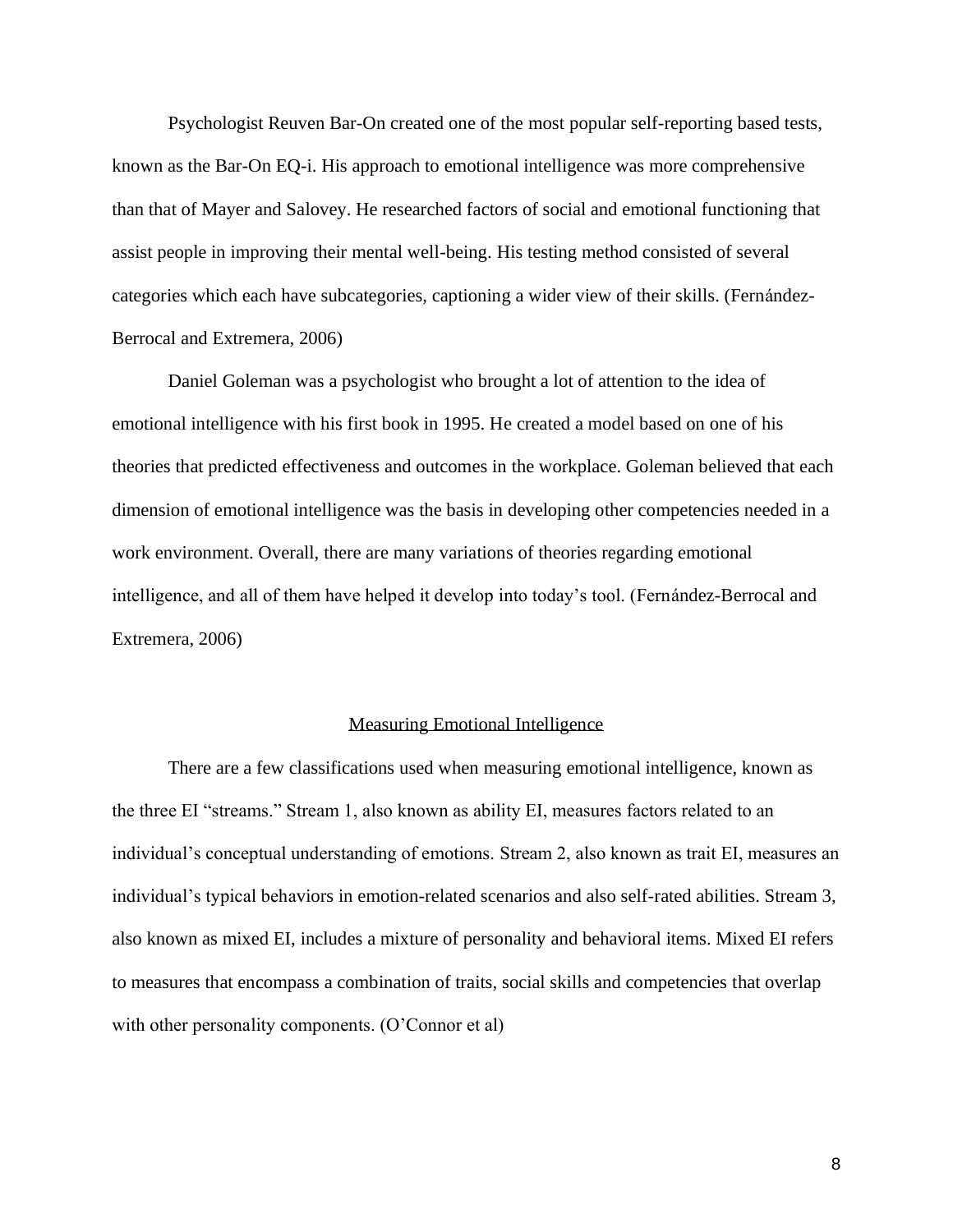Tests that measure ability EI tend to utilize questions that are comparable to those on IQ tests. These types of questions require the participant to solve emotion-related problems that have answers deemed to be correct or incorrect. For example, a question might ask the participant to identify emotions typically felt during a given situation. This can be a good indication of someone's understanding of emotions and how they work. Although they are a good predictor of one's ability to understand, these types of tests don't have the capacity to predict typical behavior and trait based measures. (O'Connor et al)

Trait based measures tend to use self-report items to measure overall EI. Those who measure high in trait EI are found to be competent at managing and regulating emotions of their own and others. These types of tests are also a good prediction of actual behavior in a wide variety of situations. It is believed that trait EI corresponds with a range of work attitudes like job satisfaction and commitment to the organization. The trait EI tests differ a great amount from ability EI tests because they assess how an individual performs on a daily basis, rather than when the individual is at their best. (O'Connor et al)

Tests that measure trait EI can be biased since people tend to have a favorable perception of their own intelligence. It's believed that those who overestimate their EI, actually have a rather low EI since they lack the expertise needed to accurately solve the emotion-based problems. On the other hand, ability EI tests rely on questions and answers that are based on general consensus. A participant can't overestimate their EI in this case, because they either know the correct answer or don't know it. Since these tests measure the participant's knowledge and understanding of emotions, they are typically much more accurate than trying to measure trait EI. (Cote, 2014)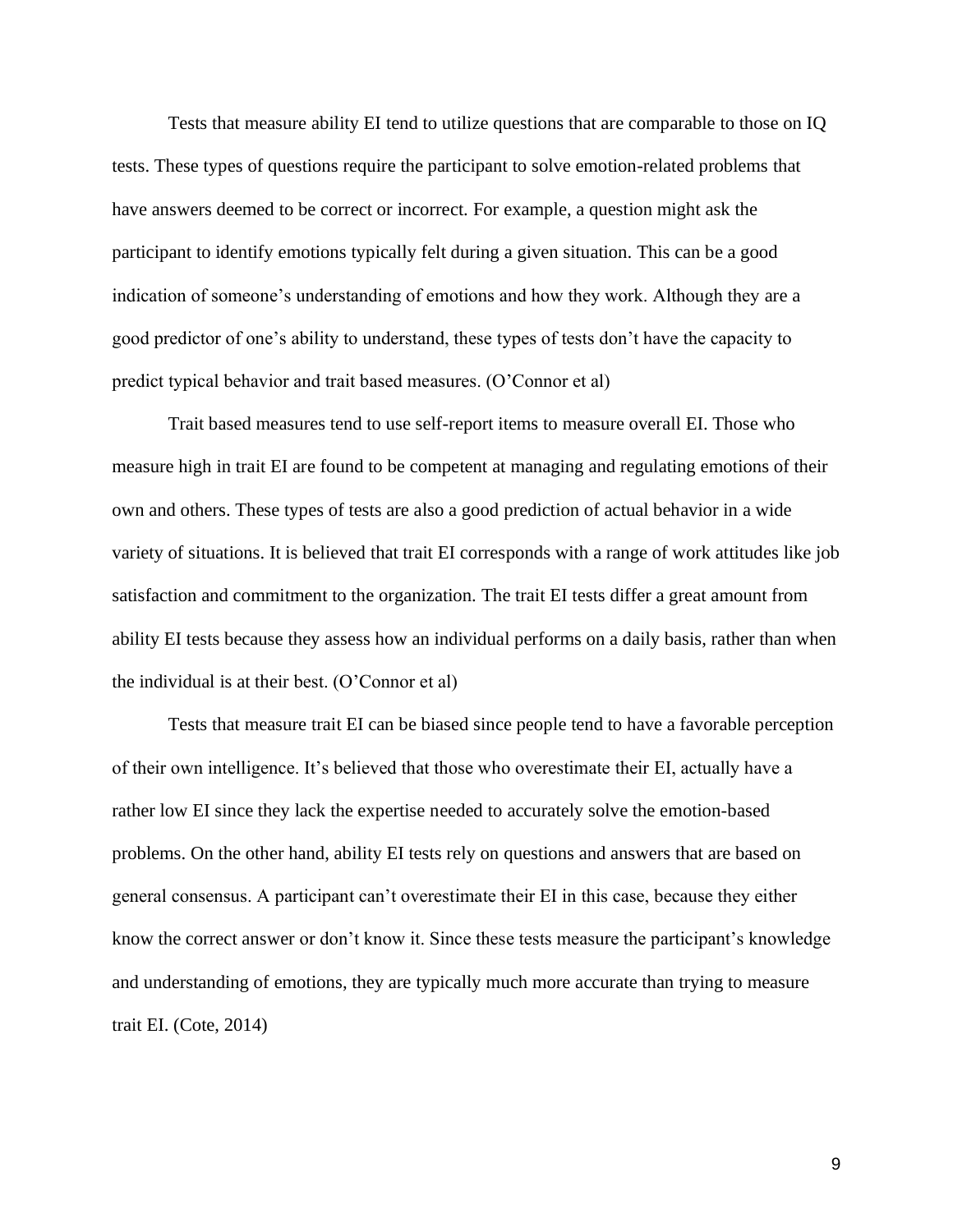Measuring emotional intelligence can be helpful at any stage of one's career. Many companies use it as a tool amongst current employees, particularly teams, or potential candidates/future employees. When used, it can help employees communicate and solve problems more effectively. It's important for teams to have high levels of emotional intelligence because they are able to build relationships on trust and inspire one another. Teams and employees that experience these benefits are more likely to engage in the workplace, and the company will increase not only their success, but retention as well. (Markley, 2018)

One of the most popular tests that measures ability EI is the [Mayer-Salovey-Caruso](https://langleygroup.com.au/services/accreditations-assessments/msceit/)  [Emotional Intelligence Test \(M](https://langleygroup.com.au/services/accreditations-assessments/msceit/)SCEI[T\)](https://langleygroup.com.au/services/accreditations-assessments/msceit/) which was developed by Peter Salovey, John Mayer, and David Caruso in 2000. This test is recommended for recruitment/selection or any situation where an accurate and objective assessment of EI is helpful. The structure of the MSCEIT is based upon four branches/abilities, which include perceiving emotions, using emotions to facilitate thinking, understanding emotions, and managing emotions. Each branch is further measured through two subscales. (Fiori et al, 2014)

"Perceiving emotions" requires the participant to identify emotions by viewing facial expressions and other pictures. "Using emotions to facilitate thinking" has the participant evaluate how certain moods may impact the thinking process, or compare certain emotions with sensations like color, light, and temperature. "Understanding emotions" looks at the way emotions may blend or even develop and change. Lastly, "managing emotions" includes rating the best emotional strategy to manage one's emotions and also the most productive uses of emotions in interpersonal relationships. The MSCEIT went through quite a bit of development before reaching its current state, and the wide range of categories help justify its accuracy. (Fiori et al, 2014)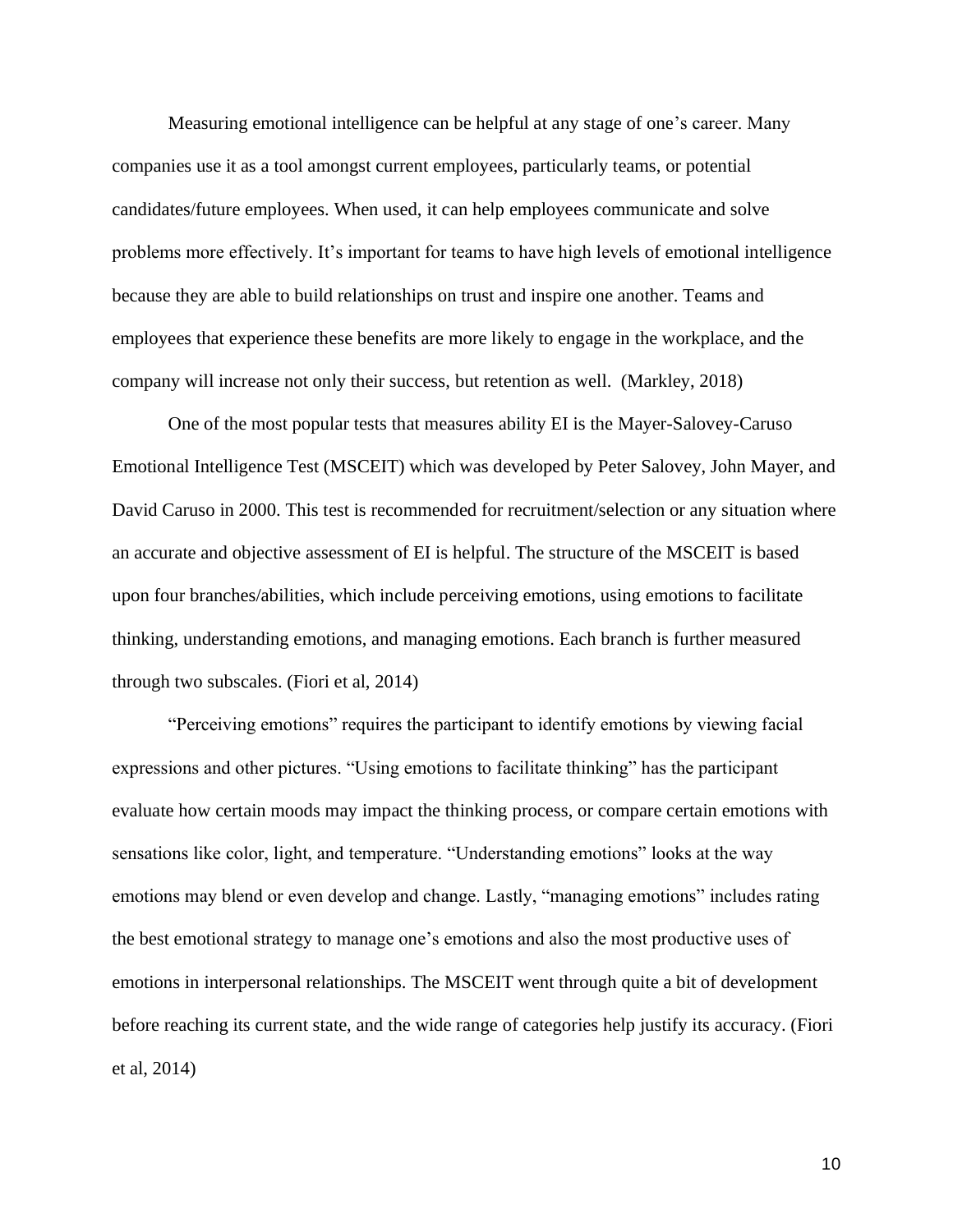The trait EI tests can be biased and invalid, and would be put to better use when working with current employees. Participants trying to get hired by a company may overestimate their responses in order to give themselves a better chance. Results from these tests show a wellrounded snapshot of one's emotional intelligence and also the opportunities for development. This type of test could also be an indicator of the participant's mental health, which would shed light on opportunities for the company to improve the well-being of its employees.

These tests are also a great resource for the development of leaders and their abilities. Highly ranked leaders rarely receive direct feedback, and they tend to find their EI results revealing. It's easy for leaders to get caught up in the work, but as they are responsible for "leading" others, receiving an EI assessment can drive them to focus more on their people as well. Leaders might work on improving their emotional perception, or using their emotions to assist cognitive tasks more effectively. As they start to embrace their emotional impact at work, they are able to receive more from their team. (Langley, 2012)

One of the popular tests for trait EI is the Bar-On EQ-i which was first developed in 1997 by Dr. Reuven Bar-On. It contains 133 items formatted into short sentences that prompts the participant to rate themselves on a scale from 1-5. This self-report method works to measure typical behavior that provides an estimate of emotional intelligence. The individual responses are combined into a total score which is then compared against five composite scales that consist of 15 subscales. This test has a built-in correction factor that adjusts the scores based on the results from two of the test's validity components. This feature reduces the potential biased responses and overall increases the accuracy of results. (Bar-On, 2006)

With employees more aware and in control of their emotions, they are less stressed at work. Physical and mental well-being is increasingly becoming a more important component of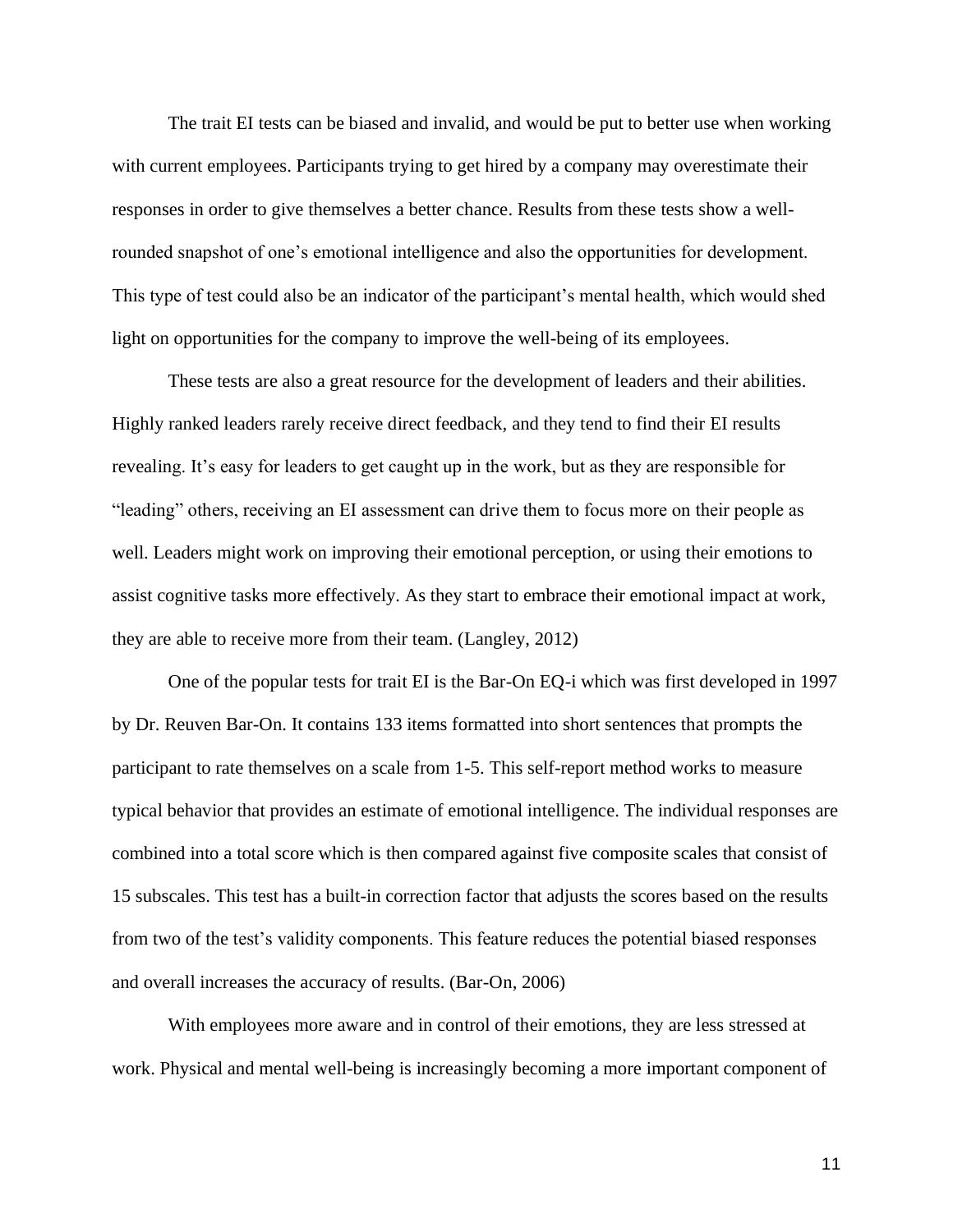the workplace and work-life balance. Companies who are looking to attract more employees should leverage these strengths because candidates will look for an organization that invests in their talent. Organizations and business overall will see the benefit of investing in emotional intelligence for its employees, but the employees will see a positive impact on their personal lives as well.

# Relationship with Performance

As organizations operate in a knowledge-based economy, educational resources and development opportunities are more important than ever. This creates a continuous cycle of competition for many businesses trying to remain relevant. These businesses also face high demand from their environment and customers. Emotional intelligence is proven to have an influence on performance, particularly through knowledge sharing, conflict, and structure. Using this skill in various areas will provide an advantage for the company. (Zulfadil et al, 2019)

Knowledge management allows access to experience and knowledge which can create new capabilities and increase innovation. Employees who are enabled to be creative can provide more value to their organization and customers. Knowledge-sharing behavior is the process of giving/receiving knowledge, exchanging ideas to create new knowledge, and efforts from employees to improve performance or utilize innovation. Cooperation amongst teams is much more effective than work done by individuals, especially when that team has a leader with a high level of emotional intelligence. Leadership in teams can help motivate less assertive employees to step up and contribute to the group. Encouraging this type of behavior creates a learning organization, which is a crucial competency for a company to have in today's rapidly evolving and changing environment. (Zulfadil et al, 2019)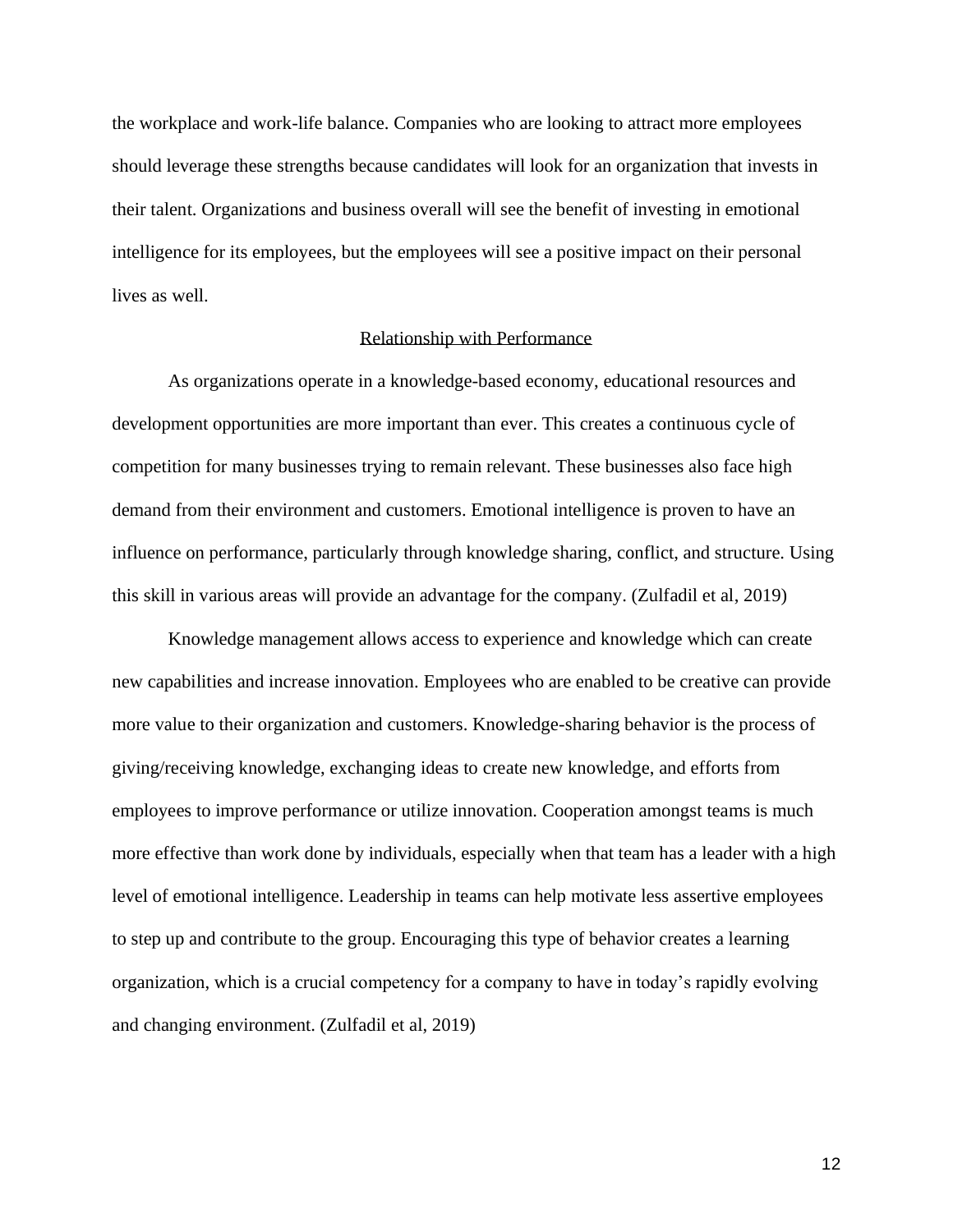Emotional intelligence helps the development of goal setting and planning. Individuals with high levels of emotional intelligence are skilled at managing their emotions during stressful situations and can avoid making changes during negative events, and instead use the opportunities to set goals for the future. Emotional intelligence allows individuals to apply a focused approach to any task while anticipating which emotions may be experienced later on. Businesses who have employees with these skills are able to persevere during moments of downfall or success. (Zulfadil et al, 2019)

Studies show that emotional intelligence positively influences both team and individual performance. However, with emotional intelligence being composed of several branches, individual performance is impacted by some areas more than others. Laura Lam and Susan Kirby conducted a study into this topic by measuring the emotional intelligence, cognitive performance, and IQ of 304 undergraduate students. The participants also filled out a questionnaire regarding demographic characteristics. (Lam and Kirby, 2002) The two researchers came up with four hypotheses prior to the study, which were as follows:

Hypothesis 1: Overall emotional intelligence contributes to individual cognitive-based performance over and above the level attributable to general intelligence, and the relationship is positive.

Hypothesis 2: Perceiving emotions contributes to individual cognitive-based performance over and above the level attributable to general intelligence, and the relationship is positive.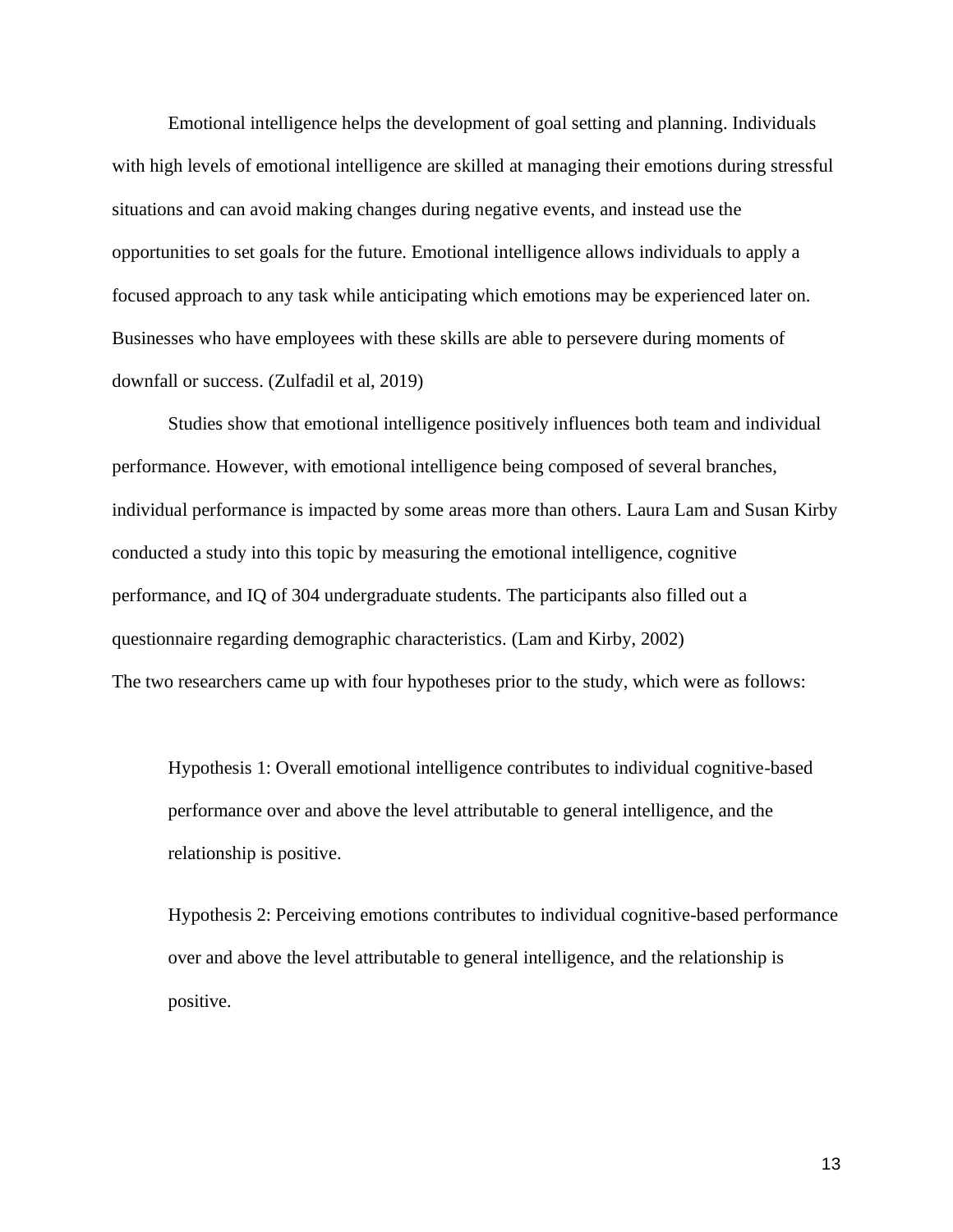Hypothesis 3: Understanding emotions contributes to individual cognitive- based performance over and above the level attributable to general intelligence, and the relationship is positive.

Hypothesis 4: Regulating emotions contributes to individual cognitive-based performance over and above the level attributable to general intelligence, and the relationship is positive. (pg 135)

The results supported all hypotheses, except for hypothesis 3. This meant that understanding emotions had no impact on individual cognitive-based performance. Understanding emotions includes describing the resemblance of emotions in a given scenario. This ability to explain emotions and their connection to sensory experiences has little impact on one's ability to utilize emotions when performing cognitive tasks. General intelligence did make a significant impact on individual performance, but emotional intelligence provided additional positive impacts on performance. (Lam and Kirby, 2002)

Another study that was conducted by Joshua Freedman and Lorenzo Fariselli included 75,000 individuals who were primarily in the workforce. They analyzed this sample to identify any correlation between emotional intelligence scores and success scores. Their results showed that 55% of the variation in success scores was predicted by scores of emotional intelligence.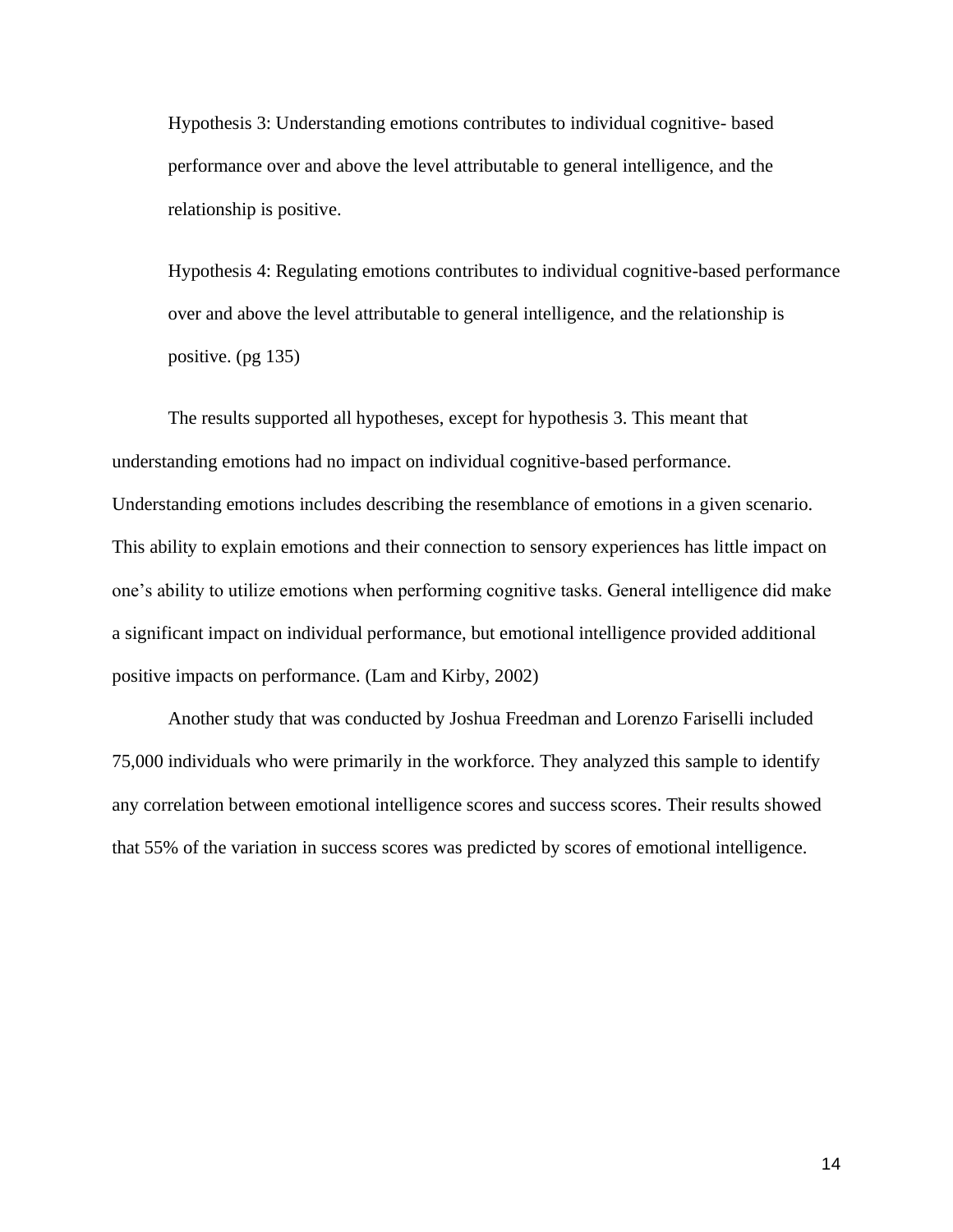

The success factor was made up of four components, which each had two sub-factors. The four components include effectiveness, relationships, well-being, and quality of life. Effectiveness is the capacity to generate results, and also includes the sub-factors of influence and decision making. Relationships is the ability to build and maintain networks, and includes the sub-factors of network and community. Well-being is the capacity to maintain optimal energy and functioning, and includes the sub-factors of balance and health. Lastly, quality of life is the ability to maintain balance and fulfillment, and includes the sub-factors of achievement and satisfaction. (Freedman and Fariselli, 2016)

Discovered from this study was that empathy was one of the more powerful competencies. Someone who has a high amount of empathy can form stronger bonds with others by listening to them and understanding their emotions better. Those who increase their empathy will also experience a better understanding of others at work, home, or even in their social life. Overall, the individual will feel better about life and gain a stronger network. Knowing that empathy plays a role in success confirms the idea that people need to connect with one another in order to succeed. (Freedman and Fariselli, 2016)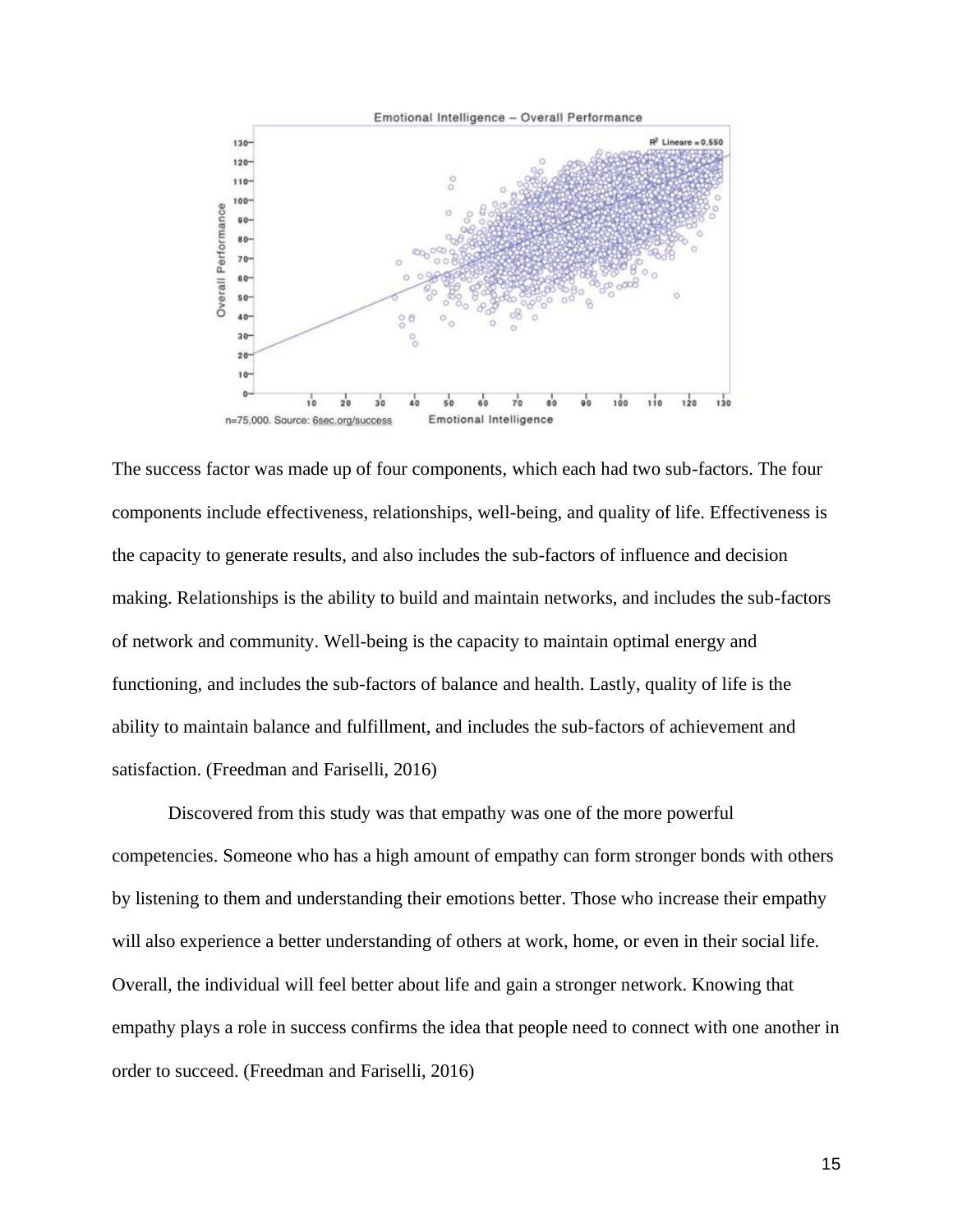#### Use of Emotional Intelligence in Hiring and Other Trends

There are several circumstances in which emotional intelligence can be useful and provide helpful insight. Amongst these circumstances is the hiring process, where this tool can help an organization gain top talent. Some other trends surrounding emotional intelligence are diversity and inclusion, globalization, and technology. Ultimately, it would be a great addition to any company's recruitment. However, it can be costly and time consuming, and might not be possible for all situations.

A company that is hiring for emotional intelligence means they are striving to create an environment where all employees can perform at their best. These employees will be capable of adapting to change, which is important in today's society. The success of an organization depends on the quality of interactions between people and how they motivate one another. Sometimes these factors are overlooked because it's easy to get caught up in the intellectual qualities of a candidate rather than looking at the bigger picture. A candidate may not have a prestigious degree, but could have the ideal skills and abilities to succeed in a job. This is why it's important for hiring managers and recruiters to consider a candidate's emotional intelligence when interviewing. (McKee, 2016)

There are a few important points to keep in mind when beginning to incorporate emotional intelligence into the hiring process. The first is to talk to references provided by the candidate. This gives the interviewer an opportunity to ask people who have worked with the candidate questions on how they tend to react in typical situations. The interviewer can also gain perspective on how the candidate works with other people or how they display EI competencies. (McKee, 2016)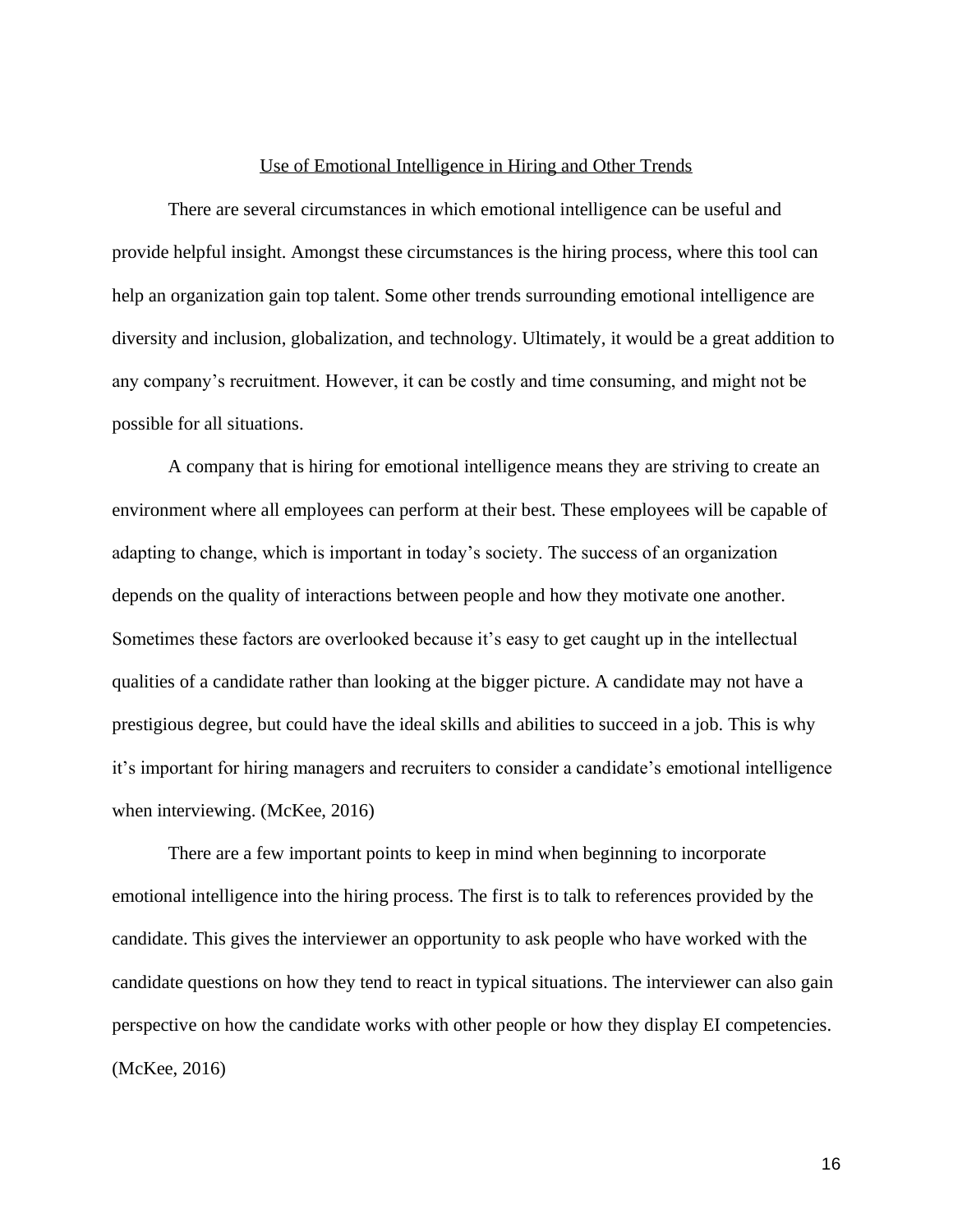Another way to gauge a candidate's emotional intelligence is to use behavioral interview questions. Asking a candidate directly about EI competencies can lead them to respond in a biased way based on what they think an ideal answer would sound like. During the interview, ask the candidate to pick a situation that they were successful in, and have them talk about what happened and how they thought or felt. Afterwards, ask them to repeat the same steps using a time they were unsuccessful. This allows the interviewer to hear about how the candidate thinks in situations that involve stress, challenges, and working with other people. The interviewer will get to see if the candidate is aware of their feelings and how they manage them. (McKee, 2016)

Emotional intelligence plays a large role in diversity and inclusion by bringing people together who are different in many ways. An inclusive environment must be created by a leader who is highly skilled in emotional intelligence. The perspectives of diverse people are greatly valued in this type of environment. Those who are self-aware have the ability to recognize their own biases, and those with strong social skills are able to act on their biases and make a point to connect with diverse employees to encourage their engagement. Having self-awareness helps one show empathy and understand barriers for minorities. (Sellie-Dosunmu, Meloney, 2016)

Globalization is much more prevalent in today's organizations, as they do business all over the world and communicate with people from all backgrounds. Social interactions are heavily influenced by culture, and social norms can differ immensely. Leaders need to especially understand the traditions and expectations of those they are working with. Self-regulation provides leaders with the skills necessary in adapting to other cultures. There is also a need for political awareness and demand for a certain level of collaboration when working in different cultures. (Sellie-Dosunmu, Meloney, 2016)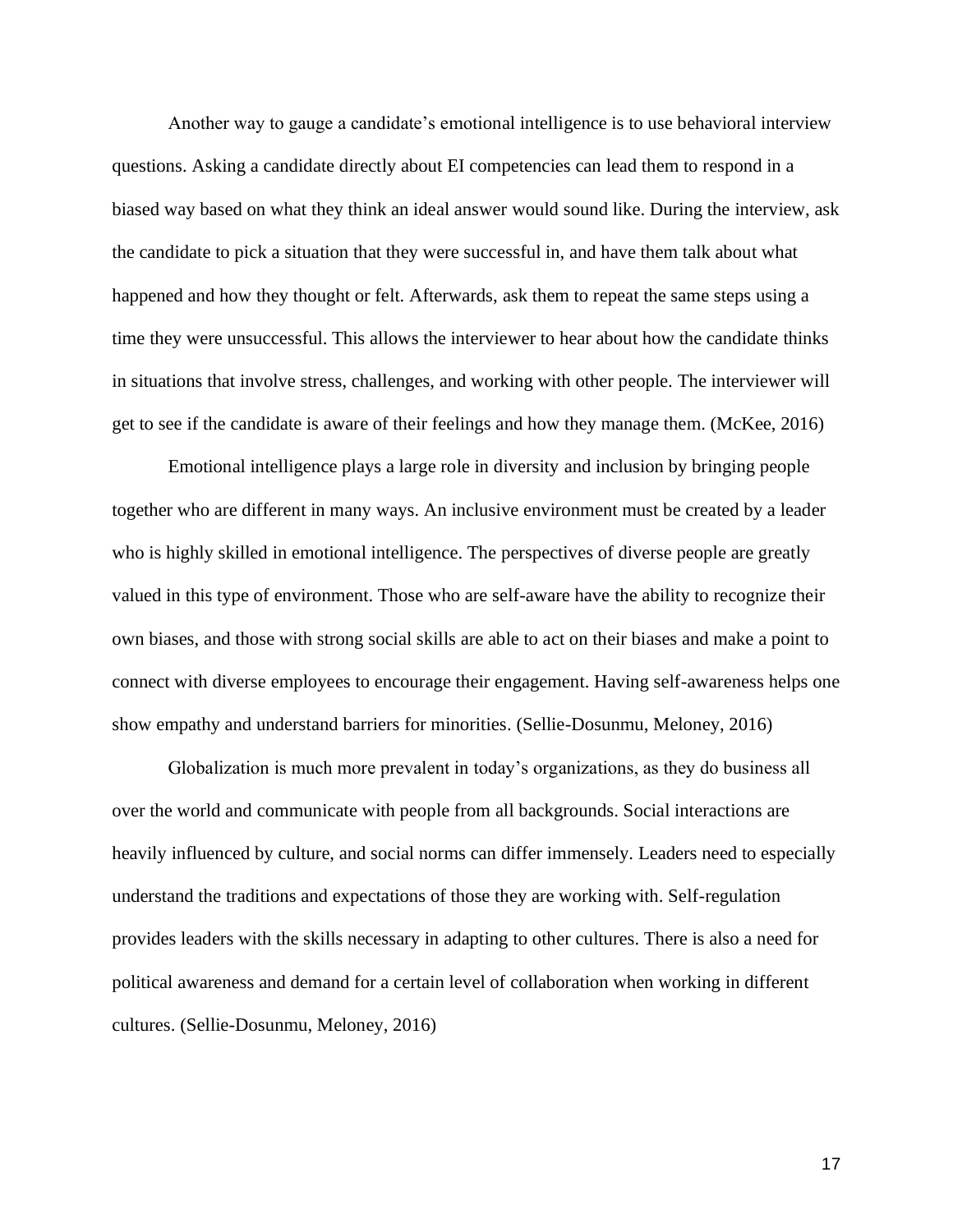The increase in technology and social media use within businesses has weakened the emotional abilities of the workforce. Much of the work-related communication is done via email or other virtual tools. This means that people are missing out on face-to-face interactions, which can be essential for many conversations or meetings. Although this technology allows new ways to communicate, especially during a time of globalization, these messages can sometimes be misinterpreted and taken out of context. Tools that were designed to make people more efficient are succeeding at that, but making their connections less personal. (Sellie-Dosunmu, Meloney, 2016)

It is recommended that professionals practice mindfulness when dealing with technology, as it can often negatively affect emotional intelligence and distract people from communication. Those who practice mindfulness will pay attention to the present moment and not pass judgement. This technique helps to build self-awareness and social awareness. People also tend to say more offensive things when using technology because it is less confrontational. A good piece of advice is to wait before responding to a message that will trigger a strong emotional reaction. But those who can self-regulate are able to use technology to communicate effectively with little effort. (Sellie-Dosunmu, Meloney, 2016)

Employers who decide to invest in emotional intelligence for their workforce will find it to be worthwhile, as studies show it is possible for one's emotional intelligence to improve. A global organization conducted a study with 54 senior managers, made up 50% of men and 50% of women. The group completed a 30-hour training, spread out amongst seven weeks, and had their emotional intelligence evaluated before and after the training. There was also a follow-up evaluation completed one year after the training. A control group, who did not complete the training, had their emotional intelligence evaluated at the same times. The emotional intelligence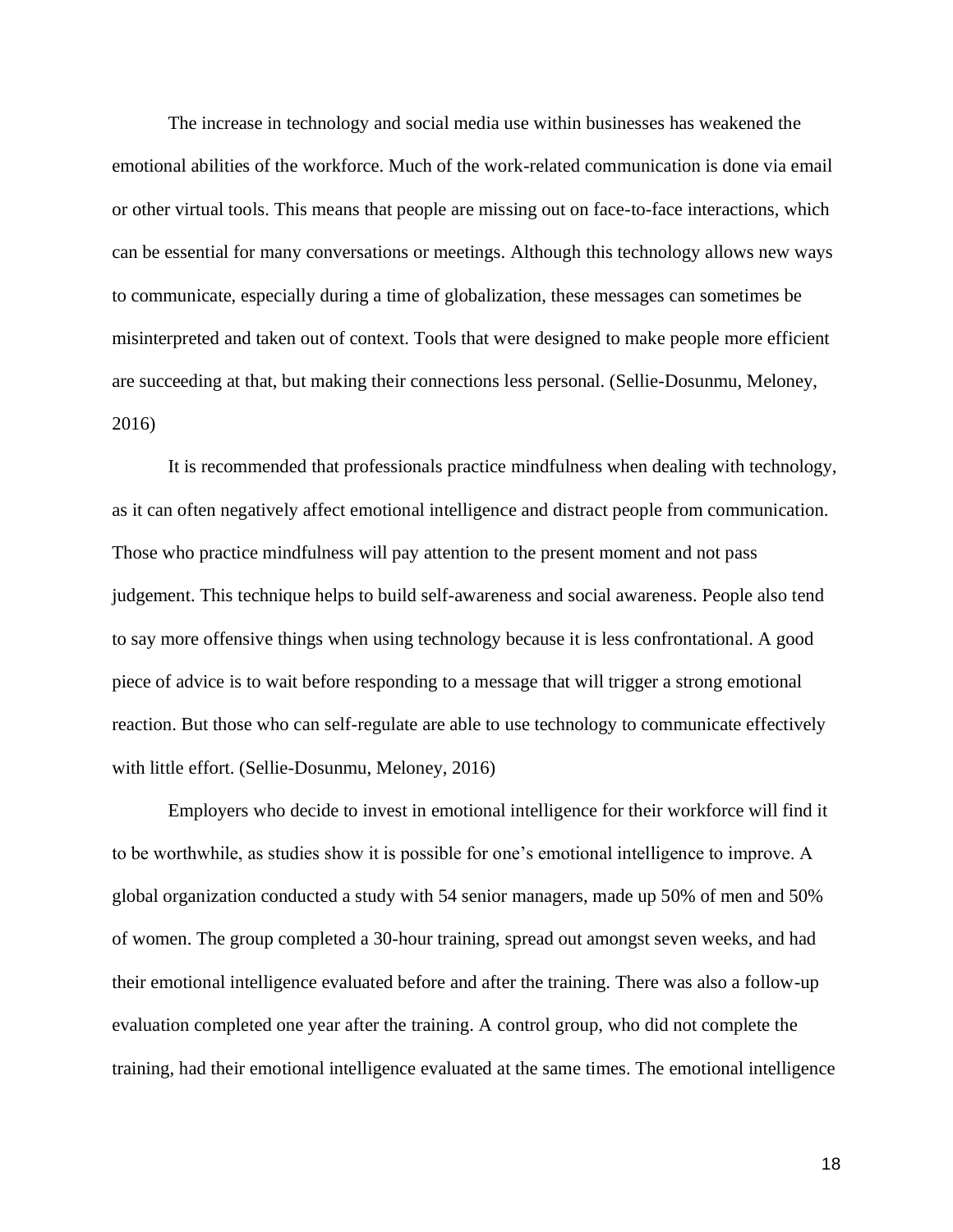scores were evaluated by using mixed EI models and ability EI models. Results showed a stable emotional intelligence score for the control group, but a large increase for the experimental group after completing the training. (Gilar-Corbi et al, 2019)

As technology increases throughout the workplace and society continues to rapidly evolve, emotional intelligence is a great skill to leverage. Companies are looking more diverse than ever and require a deeper understanding of other cultures. A workplace that cares about and invests in emotional intelligence is an attractive company to work at for many potential candidates, and could even influence passive candidates to consider a new job. Work-life balance and a healthier work environment overall is never going to be the reason top talent turns down an opportunity.

# Recommendations

There is no "bad" practice for emotional intelligence. Those who are aware of their own and others' emotions have the capability of communicating more effectively and solving problems efficiently. However, because it can be costly and time consuming, it's important to use it for the right situations. Retention is also becoming more difficult as employees feel a lack in career development opportunities and feedback/recognition. If companies use a skill such as emotional intelligence to invest in and develop their employees, they will be more likely to stay at the organization.

A company that wants to start incorporating emotional intelligence into the workplace should start with simple behavioral interview questions when recruiting new employees. This is a free technique that can increase the quality of new hires and set the tone for an emotionally intelligent organization. Following up on the candidate's references can be a good indicator as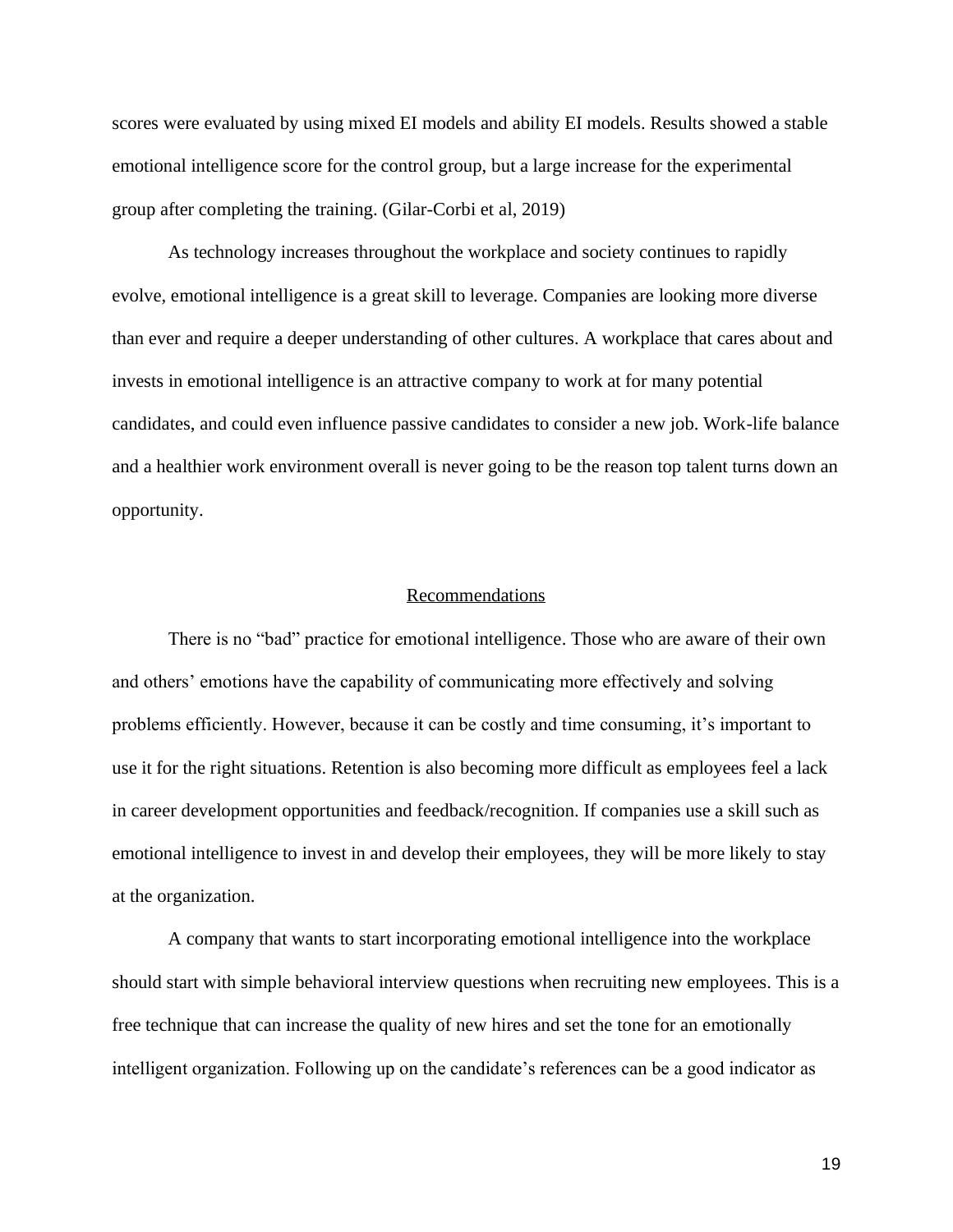well. The interviewer will have a chance to ask questions about the candidate's ability to work with others, and how they react in certain situations.

After implementing these methods into the hiring process, a company should start to evaluate the emotional intelligence of current employees. It may be put to best use when looking at teams or those in highly ranked/leadership positions. The organization can offer training on emotional intelligence to increase their employees' scores. Leaders have the most power on other employees and can help teach emotional intelligence just by acting as an example. Others will find it an important skill to learn if someone in power uses it. Employees who work for a leader with emotional intelligence tend to work better together, because the person managing them sees the bigger picture

Evaluating the emotional intelligence levels of a team can be extremely useful for deciding which areas are weaknesses and present as opportunities for improvement, or which areas are strengths and blend well together. Measuring these levels throughout a team can help strengthen future recruitment for positions on that team by highlighting which areas of emotional intelligence they need to find in a candidate. A leader can't fill in the gaps if they aren't aware of any holes.

Emotional intelligence has developed a great amount over many years, and proves to be more impactful as the world changes. This skill has many impacts on areas both inside and outside of the workplace. Although it may not be realistic for all organizations to use, there are simple ways to be mindful of its components. Increasing awareness of its ability can be beneficial enough to make the investment worthwhile.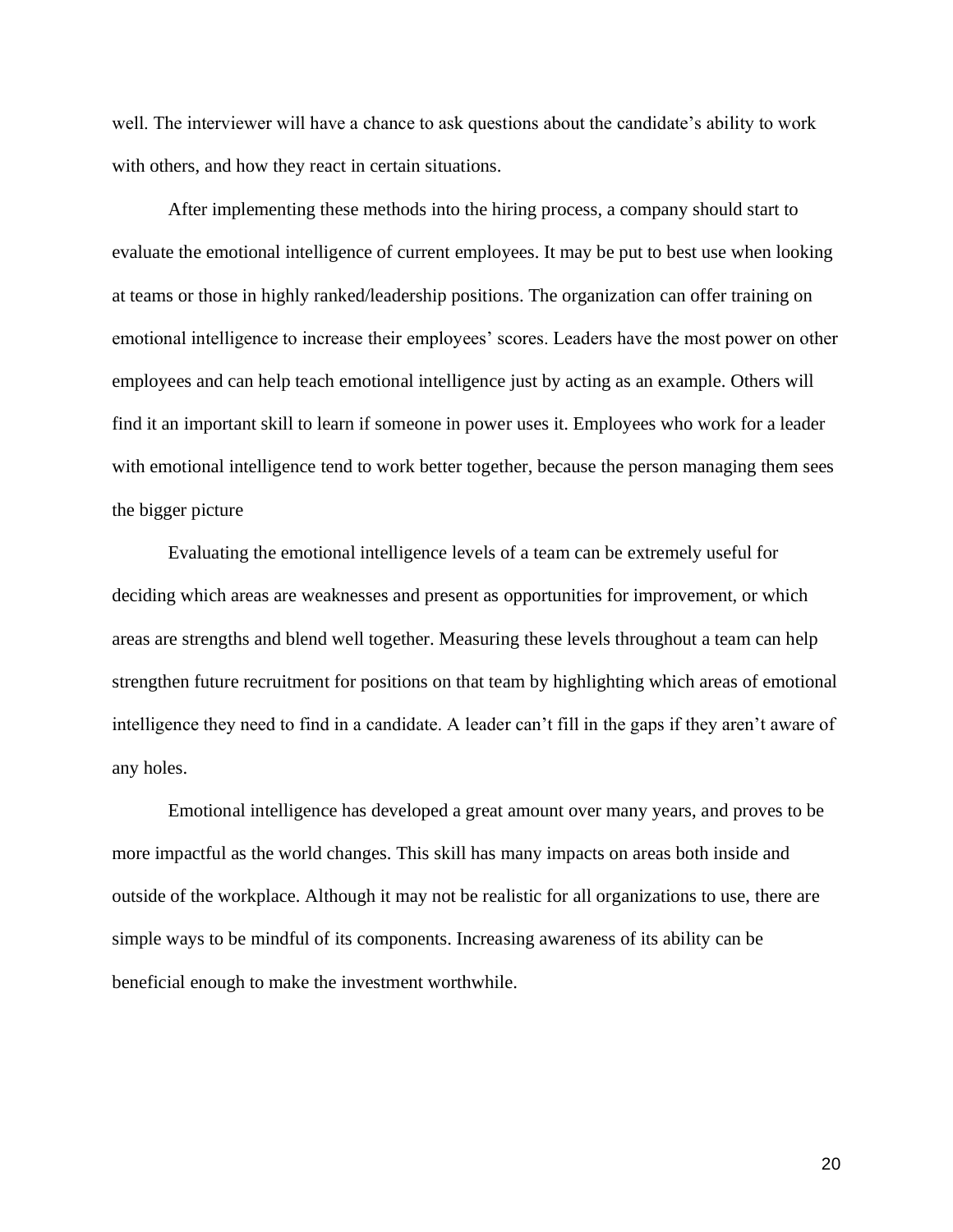## References

Côté, Stéphane. "Emotional Intelligence in Organizations." *Annual Reviews*, Jan. 2014, [www.annualreviews.org/doi/full/10.1146/annurev-orgpsych-031413-091233.](http://www.annualreviews.org/doi/full/10.1146/annurev-orgpsych-031413-091233)

Bar-On, Reuven. *The Bar-On Model of Emotional-Social Intelligence*. 2006, [www.eiconsortium.org/pdf/baron\\_model\\_of\\_emotional\\_social\\_intelligence.pdf.](http://www.eiconsortium.org/pdf/baron_model_of_emotional_social_intelligence.pdf)

Dhani, Priyam, and Tanu Sharma. "EMOTIONAL INTELLIGENCE; HISTORY, MODELS AND MEASURES." *Academia.edu*, July 2016, www.academia.edu/34615885/EMOTIONAL\_INTELLIGENCE\_HISTORY\_MODELS\_AND [MEASURES.](http://www.academia.edu/34615885/EMOTIONAL_INTELLIGENCE_HISTORY_MODELS_AND_MEASURES)

Fernández-Berrocal, Pablo, and Natalio Extremera. "Emotional Intelligence: a Theoretical and Empirical Review of Its First 15 Years of History." *Psicothema*, U.S. National Library of Medicine, 2006, [www.ncbi.nlm.nih.gov/pubmed/17295952.](http://www.ncbi.nlm.nih.gov/pubmed/17295952)

Fiori, Marina, et al. "What Is the Ability Emotional Intelligence Test (MSCEIT) Good for? An Evaluation Using Item Response Theory." *PloS One*, Public Library of Science, 5 June 2014, [www.ncbi.nlm.nih.gov/pmc/articles/PMC4046984/.](http://www.ncbi.nlm.nih.gov/pmc/articles/PMC4046984/)

Freedman, Joshua, and Lorenzo Fariselli. "White Paper: Emotional Intelligence and Success." *SixSeconds*, Mar. 2016, rw360.org/wp-content/uploads/2016/03/Six-Seconds-EQ-and-Success-White-Paper.pdf.

Gilar-Corbi, Raquel, et al. "Can Emotional Intelligence Be Improved? A Randomized Experimental Study of a Business-Oriented EI Training Program for Senior Managers." *PloS One*, Public Library of Science, 23 Oct. 2019, [www.ncbi.nlm.nih.gov/pmc/articles/PMC6808549/.](http://www.ncbi.nlm.nih.gov/pmc/articles/PMC6808549/)

Goleman, Daniel. "What Makes a Leader?" *Harvard Business Review*, 18 July 2017, hbr.org/2004/01/what-makes-a-leader.